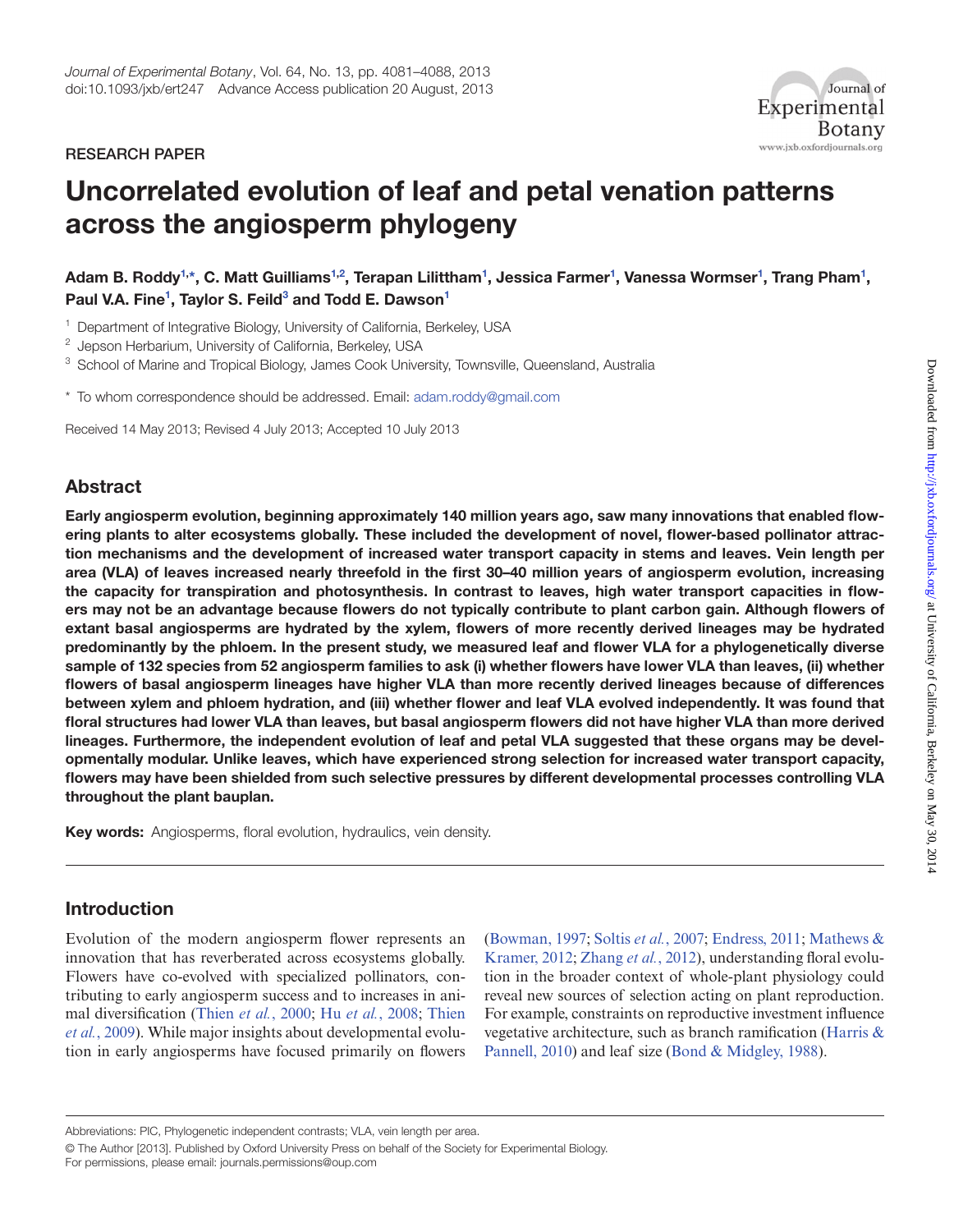Despite their unique developmental processes, flowers and leaves are subject to the same environmental and resource limitations, requiring carbon and water to be supplied throughout development. As a result, trade-offs exist between investments in vegetative and reproductive structures ([Bazzaz](#page-6-5) *et al.*, 1987; [Reekie & Bazzaz, 1987](#page-7-5)*a*,*b*,*c*). While some flowers may be able to contribute substantially to the carbon costs of reproduction ([Bazzaz & Carlson,](#page-6-6) [1979;](#page-6-6) [Bazzaz](#page-5-0) *et al.*, 1979; [Galen](#page-6-7) *et al.*, 1993), water must be supplied to flowers and fruits by roots and stems, potentially at the cost of vegetative function ([Nobel, 1977;](#page-7-6) [Galen](#page-6-8) *et al.*[, 1999;](#page-6-8) [Lambrecht & Dawson, 2007](#page-6-9)). Thus, understanding the ecophysiological mechanisms of floral water balance may reveal new insights into the ecology and evolution of flowers ([Galen, 2000;](#page-6-10) [Chapotin](#page-6-11) *et al.*, 2003; [Feild](#page-6-12) *et al.*[, 2009](#page-6-12)*a*,*b*).

Despite the influence of floral water balance on vegetative physiology ([Galen](#page-6-8) *et al.*, 1999; [Galen, 2000\)](#page-6-10), reproductive development ([Patiño & Grace, 2002\)](#page-7-7) and pollinator attraction and manipulation ([Bertsch, 1983](#page-6-13); [von Arx](#page-7-8) *et al.*, [2012\)](#page-7-8), surprisingly little work has focused on understanding the water dynamics of flowering. In general, larger flowers within a species require more water ([Galen](#page-6-8) *et al.*, 1999), but xylem sap flow rates through flower-bearing branches are highly variable among species ([Roddy & Dawson,](#page-7-9) [2012\)](#page-7-9). How flowers are plumbed into the vegetative system probably varies among species as well. Some authors have assumed that higher, less-negative water potentials of flowers compared with leaves means that flowers are hydrated by the phloem ([Trolinder](#page-7-10) *et al.*, 1993; [Chapotin](#page-6-11) *et al.*[, 2003](#page-6-11)). In contrast, blooming (anthesis) flowers of extant, early-diverging angiosperm lineages are hydrated by the xylem (Feild *et al.*[, 2009](#page-6-12)*a*,*[b](#page-6-14)*), which may be why these flowers wilt and die even under slight droughts. The distinction between phloem and xylem hydration is complicated because in one early-diverging extant lineage, *Magnolia grandiflora*, water potential gradients indicate that the inner whorl of tepals is phloem hydrated while the outer whorl is xylem hydrated (Feild *et al.*[, 2009](#page-6-14)*b*). Supplying water via the phloem rather than the xylem during anthesis may allow flowers to access a greater level of hydraulic autonomy and release from drought stress occurring in the rest of the plant, potentially facilitating pollinator attraction under otherwise adverse conditions. Phloem hydration may also indicate low water requirements of flowers because flux rates through the phloem are much lower than those through the xylem.

In leaves and leaf homologues, such as sepals and petals, xylem and phloem are organized into vascular bundles or veins. One of the major advances among early angiosperm lineages compared with non-angiosperms was the development of densely veined leaves, expressed as the amount of vein length per unit of leaf surface area ([Feild](#page-6-15) [& Arens, 2007](#page-6-15); [Brodribb & Feild, 2010](#page-6-16)). Increased vein length per area (VLA; also commonly referred to as 'vein density') brings xylem-based liquid water closer to the sites of evaporation and carbon fixation inside the leaf. Such increased hydraulic supply capacity yields a greater

capacity for transpiration and photosynthesis ([Sack &](#page-7-11) [Frole, 2006](#page-7-11); [Brodribb](#page-6-17) *et al.*, 2007). Based on Cretaceous fossil angiosperm leaves as well as on phylogenetic reconstructions across extant basal lineages, angiosperm VLA is estimated to have increased nearly threefold during the first 30–40 million years of angiosperm diversification ([Brodribb & Feild, 2010;](#page-6-16) Feild *et al.*[, 2011](#page-6-18)). Increasing the upper limit of leaf VLA allowed angiosperms to assimilate carbon and accumulate biomass more rapidly than non-angiosperms, perhaps facilitating their ecological domination beginning in the Cretaceous ([Brodribb &](#page-6-16) [Feild, 2010\)](#page-6-16).

How floral venation influences floral water balance and evolution, however, remains unexamined. Because flowers generally require less water than leaves [\(Blanke & Lovatt,](#page-6-19) [1993;](#page-6-19) [Higuchi & Sakuratani, 2005](#page-6-20); Feild *et al.*[, 2009](#page-6-14)*b*; [Lambrecht](#page-6-21) *et al.*, 2011; [Roddy & Dawson, 2012](#page-7-9)), selection may have acted in different directions on petal and leaf venation. In contrast to selection for increased water transport capacity in leaves, selection probably favoured reduced water transport in flowers. Alternatively, modular developmental processes could have buffered floral hydraulic traits from the strong selection for increased VLA in leaves. Unlike leaves, most petals do not synthesize substantial amounts of carbon, mitigating the need for high transpiration rates normally requisite for maintaining high rates of photosynthesis. If petals and leaves experienced different constraints on their water balance, then their hydraulic traits may have evolved independently and may be developmentally modular and possibly also functionally modular. Developmental modularity would occur if the underlying developmental processes causing vein branching frequency, and thus VLA, were different for flowers and leaves. Alternatively, correlated evolution of leaf and petal VLA would suggest that a common developmental programme underlies VLA throughout the plant bauplan. In this case, the strong selective advantage of high VLA in leaves carried along petal VLA by overwhelming any selection for low petal VLA. Thus, any reduction in the water requirements of flowering may not be reflected in petal VLA, a trait more associated with water supply than water loss. Whether petal VLA decreased while leaf VLA increased depends on the extent to which floral and foliar VLA experienced selection in different directions.

In the present study, we examined VLA evolution in flowers and leaves across the angiosperm tree of life and test three main hypotheses. First, because flowers generally require less water than leaves, we predicted that floral structures would possess lower VLA than associated leaves. Secondly, because flowers of more recently derived angiosperm species may be phloem hydrated, we hypothesized that flowers of these species would have lower VLA than flowers of basal angiosperm lineages. Thirdly, although patterns of venation in different structures are related in many lineages [\(Melville 1960,](#page-7-12) [1969](#page-7-13)), we hypothesized that if flowers and leaves experienced different selection regimes for water transport capacity, then flower and leaf VLA evolved independently.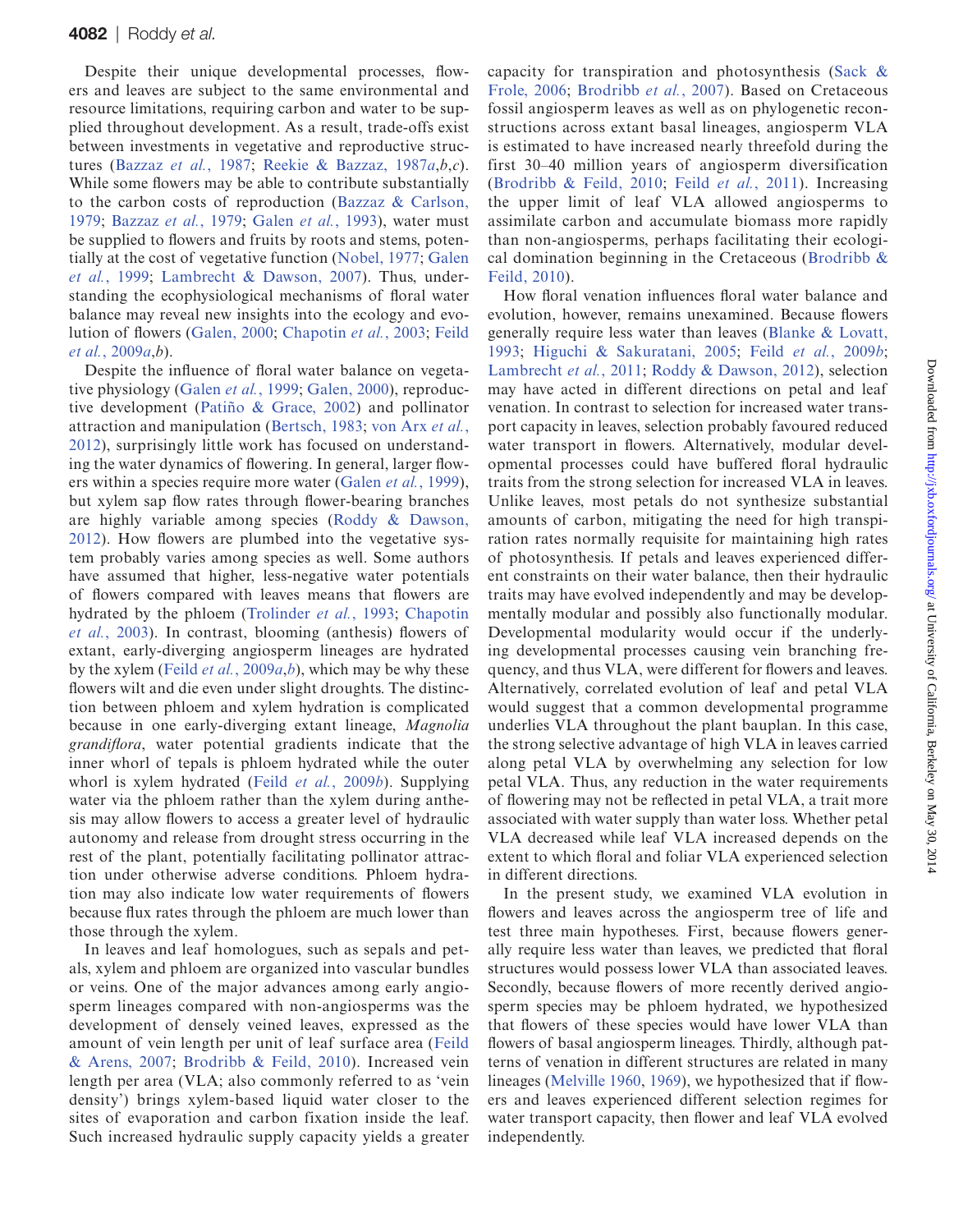#### Materials and methods

#### *Sampling*

The majority of sampled taxa were collected from living specimens in the University of California Botanical Garden and the Tilden Botanical Garden, both in Berkeley, CA, USA. Collecting primarily from common gardens ensured that species were well watered and had grown in similar environmental conditions. We targeted plants with large, recently opened flowers on exposed, sunlit branches, and collected flowers and fully expanded leaves from one to three individuals per species. Other early-diverging lineages were sampled from natural populations in the field (see [Supplementary Table S1](http://jxb.oxfordjournals.org/lookup/suppl/doi:10.1093/jxb/ert247/-/DC1) at *JXB* online). Despite the diversity of our sampling, there remained three large phylogenetic gaps in our dataset, the graminoid monocots, the Asteraceae, and the Orchidaceae. Although these groups account for a substantial amount of all angiosperm diversity, their floral morphologies are markedly different from most other clades. Furthermore, species with small, wind-pollinated flowers were largely excluded.

Leaves and flowers were collected simultaneously and transported to the laboratory for sample processing. Approximately  $1 \text{ cm}^2$  sections were taken from midway between the leaf midrib and margin, midway between the base and tip of the leaf and placed in 2–4% NaOH for clearing. Except for the field-collected specimens, we did not remove the leaf epidermis before imaging. Because of the high variability in vein density within a petal, we collected multiple 1 cm2 sections from all parts of the petals and sepals and placed them in 2–4% NaOH. For structures that were smaller than  $1 \text{ cm}^2$ , we placed the entire petal or sepal into NaOH for clearing. For all structures, sections were taken from multiple leaves or flowers per species and pooled into one vial for each structure of each species. After 2–4 weeks, leaves were briefly washed in  $dH_2O$ , transferred to a  $3\%$  bleach solution for a few minutes, washed again in  $dH_2O$ , and then placed into 95% ethanol. Sepals, petals, and tepals were similarly transferred to ethanol, except that most of them did not require clearing for as long, nor did they require bleaching to complete the clearing process. Once in ethanol, most samples were quickly stained with Safranin O. Except for the few field-collected samples, we used a Leica DM2500 microscope outfitted with a Nikon DS-Fi1 camera at 5–20× magnification. We captured one to two images per section from each of five to 12 sections per species. Vein densities were measured using ImageJ (version 1.44o; [Rasband, 2012\)](#page-7-14) and the mean was determined. Based on our estimates, at least five samples needed to be measured to reduce the variance to within 5% of the mean of 20 fields (data not shown).

#### *Statistical and comparative analyses*

To perform analyses of trait evolution, we grouped some structures together based on their presumed function and on their trait values. Sepals, bracts, and outer whorl tepals did not differ significantly in VLA and are collectively referred to here as 'sepals'. Petals, hypanthia, and inner whorl tepals of basal angiosperms did not differ significantly in their vein densities and were grouped together and are referred to as 'petals'. Differentiated perianths have evolved as many as six times among the angiosperms [\(Zanis](#page-7-15) *et al.*[, 2003\)](#page-7-15), and distinct petals may be derived either from stamen-like structures or bract- or leaf-like structures ([Irish, 2009](#page-6-22)). These distinctions, like our groupings of structures, are based on morphological characters, such as the number of vascular traces. To determine whether VLA differed between structures, we used a linear mixed-effects model that treated plant structure (leaf, sepal, petal, flower) as a fixed effect and plant structure nested within species as a random effect. We used Bonferroni-adjusted, Tukey post-hoc pairwise comparisons to compare VLA between plant structures, using the *glht* function in the package *multcomp* for R (version 2.14.1; [R Core Team, 2012\)](#page-7-16). To compare differences in vein density between major clades, we used analysis of variance with Tukey post-hoc comparisons to estimate pairwise differences in vein density between clades. For all subsequent phylogenetic analyses, we used ln-transformed vein densities.

We obtained a phylogenetic supertree of our sampled taxa using the online version of Phylomatic [\(Webb & Donoghue, 2005](#page-7-17)). The resulting undated ultrametric tree was imported into Phylocom 4.2 ([Webb](#page-7-18) *et al.*, 2008) so that recent node age estimates could be written into the tree file using the *bladj* function. We obtained node age estimates for as many nodes as possible in our undated supertree from Bell *et al.* [\(2010\)](#page-6-23). Note that *bladj* was used primarily to write these node age estimates into our tree file, rather than to anchor a few nodes and evenly distribute the remaining, unanchored nodes. This dated supertree is poorly resolved for recent divergences (e.g. divergences within genera) but represents, we believe, the best approach to analysing trait evolution on such a phylogenetically broad dataset. Polytomies in this tree were resolved by adding short branches that represented approximately 1 million years.

Because we lacked measurements for some structures of some species, trees were pruned to include only tips with non-missing data in both traits for each pairwise trait comparison. Phylogenetic independent contrasts (PICs; [Felsenstein, 1985\)](#page-6-24) were calculated using the *pic* function in the package *ape* for R (version 2.14.1; R [Core](#page-7-16) [Team, 2012](#page-7-16)). PICs quantify the amount of trait disparity that occurs at each node in a phylogeny based on the trait values of the descendent taxa or nodes and the branch lengths between the parent and daughter nodes. PICs are a way to control for the non-independence of sampling related lineages. Independent contrast methodology allows one to test whether two traits repeatedly co-evolve in a coordinated way. For example, a significant, positive correlation between PICs for two traits would mean that large divergences in one trait repeatedly occur at the same nodes as large divergences in the second trait. Thus, significant correlations between PICs of two traits are commonly used to determine whether two traits have undergone correlated evolution. The conservative, non-parametric Spearman rank test was used to test for pairwise correlations between lntransformed traits and for pairwise correlations between PICs. All reported *P* values have been adjusted for the number of simultaneous comparisons using the Bonferroni correction.

#### **Results**

In total, our dataset included 132 species from 90 genera and 52 families ([Supplementary Table S1](http://jxb.oxfordjournals.org/lookup/suppl/doi:10.1093/jxb/ert247/-/DC1)). Plant structure was a significant predictor of VLA (*F*=133.79, *P* <0.0001), and all pairwise, post-hoc, Bonferroni-adjusted comparisons were also highly significant (all pairwise *P <*0.0001; [Fig. 1](#page-3-0)). Leaf VLA ranged from 1.09 for *Disporopsis pernyi* to 12.68 mm mm–2 for *Calycanthus occidentalis*, sepal VLA ranged from 0.50 for *Smilacina stellata* to 12.70mm mm–2 for *Scutellaria californica*, and petal VLA ranged from 1.00 for *Disporopsis pernyi* to 6.65mm mm–2 for *Calystegia stebbinsii*. Despite substantial overlap in the ranges of VLA for these three structures, mean leaf VLA  $(5.47 \text{ mm mm}^{-2})$ ;  $P \le 0.001$ ) was significantly higher than mean sepal VLA  $(3.78 \text{ mm mm}^{-2}; P \le 0.001)$ , which was higher than mean petal VLA  $(2.44 \text{ mm mm}^{-2}; P \le 0.001)$ .

Some clades differed significantly in their VLA values [\(Fig. 2](#page-3-1)). Tukey post-hoc analyses showed that monocot leaf VLA was significantly lower than leaf VLA of the Ranunculales, fabids, malvids, and asterids (all pairwise *P* <0.001). While slightly higher than the monocots, leaf VLA of basal angiosperms fell within the lower tails of the ranges for all the other major clades. Sepal VLA showed similar patterns to leaf VLA. Tukey post-hoc analyses showed fabid, malvid, and asterid sepal VLA to be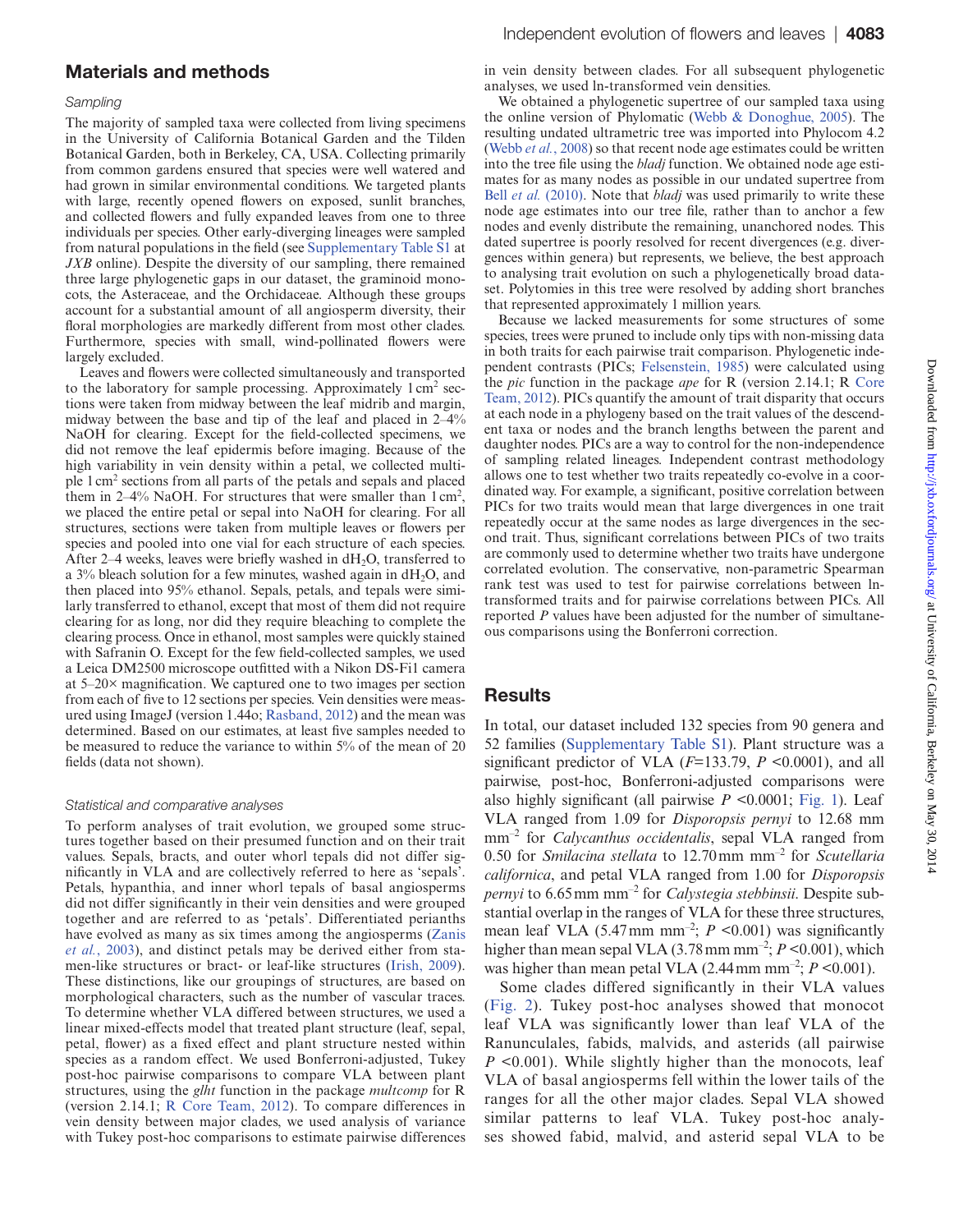

<span id="page-3-0"></span>Fig. 1. Boxplot of VLA for leaves, sepals, and petals. All pairwise differences are highly significant (*P* <0.001). Median values are indicated by the solid line in the middle of the boxes.

significantly higher than monocot sepal VLA (all pairwise *P* <0.001). Malvid sepal VLA was also marginally higher than Ranunculales sepal VLA (*P*=0.088). Interestingly, there were no significant differences between any pairwise clade comparisons of petal VLA, although the sampled non-graminoid monocots had generally lower petal VLA than the other major clades.

All pairwise correlations between ln-transformed traits were also significant ([Fig. 3A–C](#page-4-0)); species with higher leaf VLA generally also had higher sepal and petal VLA. The highest correlation coefficient was between leaves and sepals [*r*=0.57, degrees of freedom (df)=84, *P* <0.001]. Leaf and petal VLA  $(r=0.34, df=102, P \le 0.001)$  were more strongly correlated than sepal and petal VLA (*r*=0.32, df=90, *P* <0.01). However, correlations of independent contrasts showed somewhat different patterns [\(Fig. 3D](#page-4-0)–[F](#page-4-0)). There was no significant correlation between leaf and petal contrasts  $(r=0.13, df=102, P=0.19)$ , although there were significant correlations between leaf and sepal VLA contrasts (*r*=0.40,  $df=84$ ,  $P \leq 0.001$ ) and between sepal and petal VLA contrasts ( $r=0.27$ , df=90,  $P \le 0.05$ ). These patterns of correlations observed between traits and PICs across the entire phylogeny were consistent with cladewise trait and PIC correlations. In particular, no clade showed a significant correlation between leaf and petal VLA contrasts (data not shown).

# **Discussion**

Our results strongly support the idea that VLA has evolved independently in petals and leaves ([Fig. 3](#page-4-0)), demonstrating that vegetative and reproductive organs are developmentally modular. Furthermore, because VLA is so critical to water supply in leaves, flowers and leaves may also be physiologically modular. These results support observations that flower and fruit water status can remain relatively unaffected by large variation in plant water status ([Trolinder](#page-7-10) *et al.*, 1993).



<span id="page-3-1"></span>Fig. 2. Boxplots of VLA for (A) leaves, (B) sepals, and (C) petals for each major clade included in this study. Basal, magnoliids and Austrobaileyales; mono, monocots; Ran, Ranunculales; malv, malvids; ast, asterids. See [Supplementary Table S1](http://jxb.oxfordjournals.org/lookup/suppl/doi:10.1093/jxb/ert247/-/DC1) for list of species in each clade.

Consistent with our first hypothesis, floral structures exhibited significantly lower VLA than leaves [\(Fig. 1](#page-3-0)). In particular, mean petal VLA was less than half that of leaf VLA. The maximum measured leaf and sepal VLA values were similar, reflecting the functional similarities of many leaves and sepals. However, the maximum petal VLA was approximately half that of either leaves or sepals. In leaves, a high VLA is associated with higher efficiency because it enables higher rates of transpiration and photosynthesis per unit leaf area and because conduits in leaves with high VLA have higher intrinsic hydraulic conductance [\(Brodribb](#page-6-17) *et al.*, 2007; [Feild and](#page-6-25) [Brodribb, 2013\)](#page-6-25). In contrast, a low VLA in non-photosynthetic petals may translate into higher efficiency because less water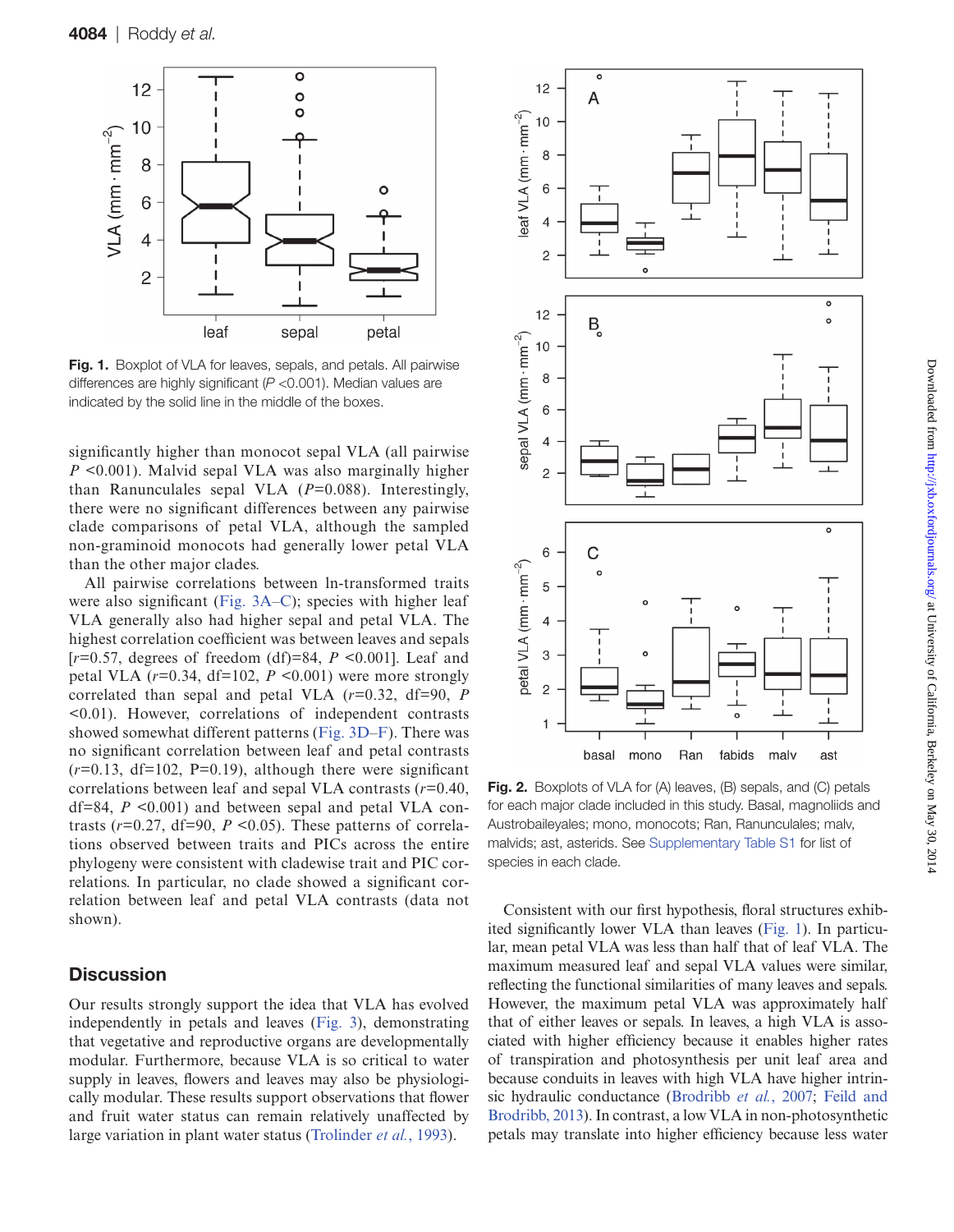

<span id="page-4-0"></span>Fig. 3. Pairwise (A–C) trait and (D–F) phylogenetic independent contrast correlations. Correlation coefficients and *P* values are shown for statistically significant correlations based on Spearman rank tests.

and carbon are needed for a given floral display area. However, if the intrinsic hydraulic conductance of conduits in petals is associated with VLA as it is in leaves, then the carbon costs of a high VLA in petals may not be that large. Recent work on petal development in *Arabidopsis thaliana* suggests that leaf and petal shape may be controlled by variations on the same underlying developmental process. Such commonality may constrain the range of possible forms in both structures while allowing selection to act on each structure independently [\(Sauret-Güeto](#page-7-19) *et al.*, 2013), therefore producing often similar venation patterns in different structures [\(Melville, 1960](#page-7-12), [1969\)](#page-7-13).

Our second hypothesis that basal angiosperm flowers developed higher VLA than flowers of more recently derived eudicot lineages was not supported ([Fig. 2\)](#page-3-1). The mean and maximum vein densities of basal angiosperm tepals were not any higher than those of petals from the other major clades. Such a result is perhaps not surprising because ancient angiosperm lineages (i.e. Austrobaileyales) possess very low leaf VLA ([Boyce](#page-6-26) *et al.*, 2009; Feild *et al.*[, 2009](#page-6-12)*a*). The difference between leaf and tepal VLA among basal lineages (Austrobaileyales and magnoliids) and the monocots was much smaller than the differences between leaf and petal VLA of the more recently derived eudicot clades ([Fig. 2\)](#page-3-1). Leaf VLA of these more recently derived lineages increased dramatically during the Cretaceous (Boyce *et al.*[, 2009](#page-6-26); [Brodribb & Feild, 2010](#page-6-16)), leading to large differences between leaf and petal VLA. Thus, in contrast to our hypothesis, selection may not necessarily have favoured reductions in petal VLA. Rather, petals may not have been exposed to the strong selection for high VLA in leaves if different developmental processes give rise to leaf and petal VLA.

The large range of petal VLA among the eudicots may reflect the greater diversity of ecological contexts in which these species exist compared with the magnoliids and Austrobaileyales (Feild *et al.*[, 2009](#page-6-12)*a*). Among the eudicots, there was remarkable variation in petal VLA even within some genera, further supporting the evolutionary lability of this trait. Alternatively, the large range of petal VLA among all eudicot clades may reflect the myriad developmental origins of the petal [\(Zanis](#page-7-15) *et al.*, 2003). Petals are derived from stamen-like structures (andropetaloidy) in some lineages or from bract- or leaf-like structures (bracteopetaloidy) in other lineages ([Irish, 2009](#page-6-22)). Apart from their often similar gross morphologies, stamen-derived and bract-derived petals may differ in some key anatomical or physiological traits.

Although petals of reportedly phloem-hydrated eudicot flowers ([Trolinder](#page-7-10) *et al.*, 1993; [Chapotin](#page-6-11) *et al.*, 2003) and *Magnolia* tepals have lower VLA than xylem-hydrated *Magnolia* tepals (Feild *et al.*[, 2009](#page-6-14)*b*), there were no significant differences in petal VLA between major clades [\(Fig. 2C\)](#page-3-1), implying that petal VLA may not reliably indicate xylem versus phloem hydration. Despite reports that a variety of fruits (Ho *et al.*[, 1987](#page-6-27); [Greenspan](#page-6-28) *et al.*, 1994; [Dichio](#page-6-29) *et al.*, 2002) and some flowers ([Trolinder](#page-7-10) *et al.*, 1993; [Chapotin](#page-6-11) *et al.*, [2003\)](#page-6-11) are phloem hydrated, there is no general consensus on the frequency of phloem hydration of flowers. Furthermore, reports of phloem hydration of flowers have been equivocal. Flowers are not better hydrated than subtending stem xylem,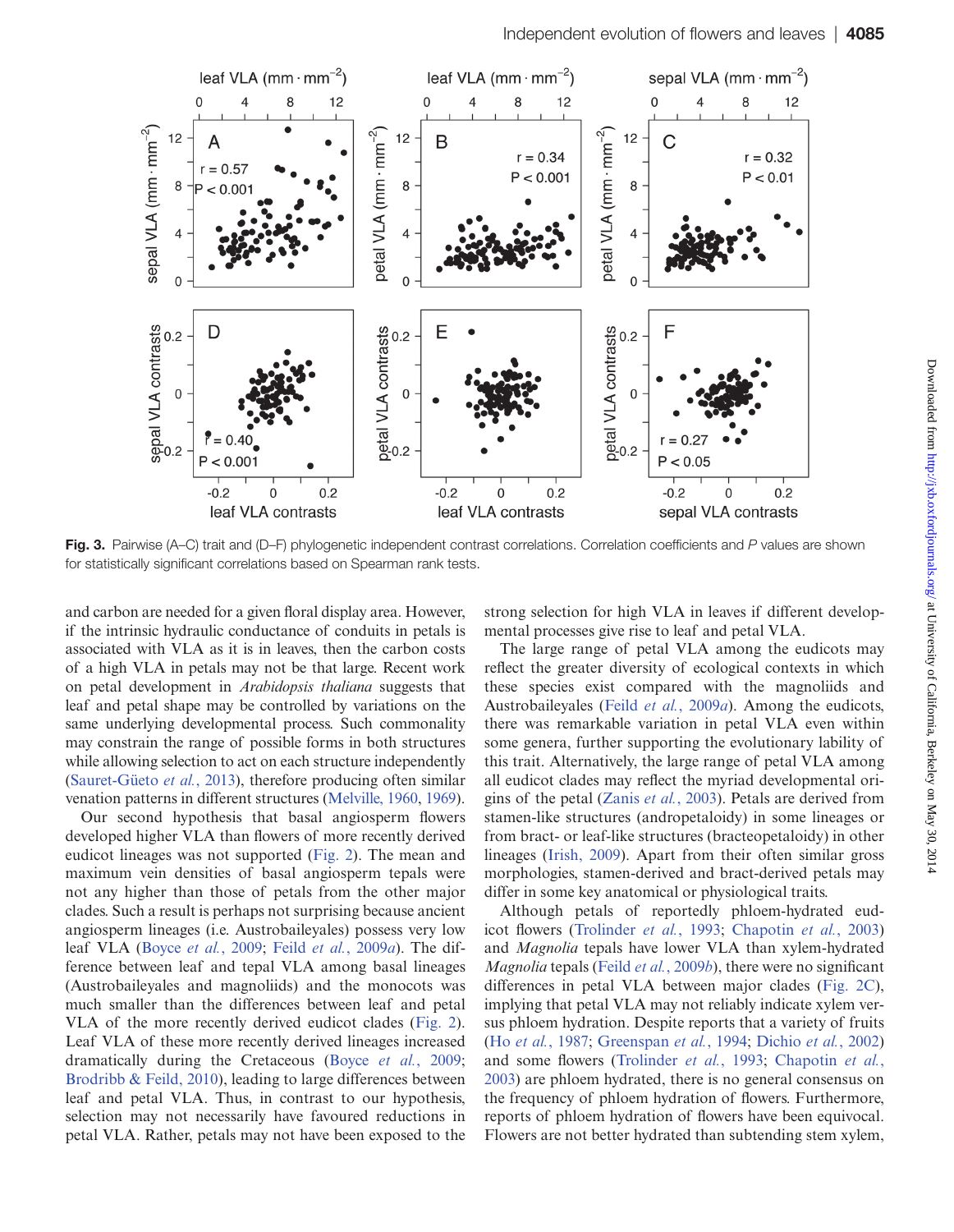nor is it clear whether maintaining higher water potentials of flowers compared with subtending stems requires hydration by the phloem. Interestingly, recent work on grapes [\(Choat](#page-6-30) *et al.*[, 2009\)](#page-6-30) and tomatoes ([Windt](#page-7-20) *et al.*, 2009), both of which were previously reported as being phloem hydrated (Ho *[et al.](#page-6-27)*, [1987](#page-6-27); [Greenspan](#page-6-28) *et al.*, 1994), has shown that phloem-delivered water may buffer fruit water status from variation in xylem import rather than supplying the predominant amount of water to the fruit. The water supply dynamics of flowers and fruits may be more complicated than the simplistic model of hydration by either the xylem or the phloem, and water may flow bidirectionally to and from reproductive organs ([Johnson](#page-6-31) *et al.*, 1992). For example, while xylem sap flows towards mango (*Mangifera indica*) inflorescences during the day ([Higuchi & Sakuratani, 2005](#page-6-20)), xylem sap flows away from developing fruits during the day and towards them at night ([Higuchi & Sakuratani, 2006](#page-6-32)).

Our third hypothesis that VLA has evolved independently in flowers and leaves was also mostly supported by our results ([Fig. 3D–F\)](#page-4-0). Patterns of venation in petals and leaves have been thought to be correlated with venation patterns in leaves [\(Melville, 1960](#page-7-12), [1969\)](#page-7-13). Indeed, our results showed that, when not controlling for phylogeny, all pairwise correlations of VLA traits were highly significant. However, phylogenetic independent contrast correlations were not similarly significant. The stronger correlation between sepal and leaf contrasts than between sepal and petal contrasts suggested that functional constraints may trump developmental constraints. These nuanced results illustrate the interplay between evolution, development, and physiology. We speculate that sepal and bract VLA have evolved with both leaves and petals because sepals and bracts commonly perform vegetative functions, such as photosynthesis and protecting the developing flower, yet develop at the same time as reproductive structures. These results generally support the idea of functional modularity between vegetative and reproductive structures [\(Fig. 3E;](#page-4-0) [Berg, 1959;](#page-6-33) [1960](#page-6-34)). Despite the expectation under the Berg hypothesis that selection should favour stronger correlations among floral traits than between floral and leaf traits, our results showed that sepal VLA contrasts and leaf VLA contrasts were more strongly correlated than were sepal and petal VLA contrasts ([Fig. 3D](#page-4-0), [F\)](#page-4-0). Such a result may be expected if the function of VLA is different in petals than it is in sepals and leaves. For example, phloem hydration of petals may alleviate the need for veins to function for water transport, as they probably do in sepals and leaves.

Studies of morphological trait variation have shown similar results and have highlighted the genetic basis for reproductive and vegetative modularity. In *Dalechampia scandens*, floral bract length was more coupled to variation in floral traits related to pollination than it was to variation in leaf traits, including leaf size ([Pélabon](#page-7-21) *et al.*, 2011). Quantitative trait loci mapping of leaf and flower size traits in *A. thaliana* showed large, positive genetic correlations among either flower or leaf traits, but not between flower and leaf traits [\(Juenger](#page-6-35) *et al.*, [2005](#page-6-35)). The degree to which floral and foliar traits are decoupled may vary unpredictably among species ([Armbruster](#page-5-1) *et al.*[, 1999](#page-5-1); [Hansen](#page-6-36) *et al.*, 2007) and may depend on the traits in question. Many of these studies, including those of [Berg](#page-6-33) [\(1959,](#page-6-33) [1960](#page-6-34)), have focused on variation in the size and shape of flowers with little regard for physiological traits. Athough they may share developmental motifs that define the ranges of possible variation, physiological traits of leaves and petals may arise from uncorrelated selection pressures.

In conclusion, new insights into the water relations of reproduction are transforming our understanding of angiosperm evolution and plant water transport ([Higuchi &](#page-6-20) [Sakuratani, 2005,](#page-6-20) [2006;](#page-6-32) Feild *et al.*[, 2009](#page-6-12)*a*,*b*). In the present study, we used a novel dataset to address long-standing questions about the comparative evolution of flower and leaf traits, focusing on vein length per area, a trait functionally important to leaves and that evolved rapidly among angiosperm lineages [\(Brodribb & Feild, 2010;](#page-6-16) Feild *et al.*[, 2011](#page-6-18)). Despite increased leaf VLA among recently derived angiosperm lineages, petal VLA has evolved independently and has remained relatively low. These results suggest that vegetative and reproductive structures may be developmentally modular. Future studies characterizing the linkages between floral physiological traits, such as VLA or stomatal density, and hydraulic functioning throughout a flower's lifespan would further refine our understanding of the evolution and ecophysiology of flowers.

### Supplementary data

Supplementary data are available at *JXB* online.

[Supplementary Table S1.](http://jxb.oxfordjournals.org/lookup/suppl/doi:10.1093/jxb/ert247/-/DC1) List of species, their families, their major clade, and the collection sites analysed in this study.

### Acknowledgements

The authors thank Holly Forbes of the University of California Botanical Garden and Joe Dahl of the East Bay Regional Park District for granting access to the gardens, Cindy Looy for providing microscope access, Ray Donheiser for technical assistance, David Ackerly and Maureen Lahiff for statistical advice, and two anonymous reviewers for critical feedback that improved this manuscript. This work was funded by grants to A.B.R. from the Lawrence R. Heckard Endowment of the Jepson Herbarium and the Department of Integrative Biology at the University of California, Berkeley. A.B.R. was supported by a National Science Foundation Graduate Research Fellowship.

### References

#### <span id="page-5-1"></span>Armbruster WS, Di Stilio VS, Tuxill JD, Flores TC, Runk JLV.

1999. Covariance and decoupling of floral and vegetative traits in nine neotropical plants: a re-evaluation of Berg's correlation-pleiades concept. *American Journal of Botany* 86, 39–55.

<span id="page-5-0"></span>Bazzaz FA, Carlson RW, Harper JL. 1979. Contribution to reproductive effort by photosynthesis of flowers and fruits. *Nature* 279, 554–555.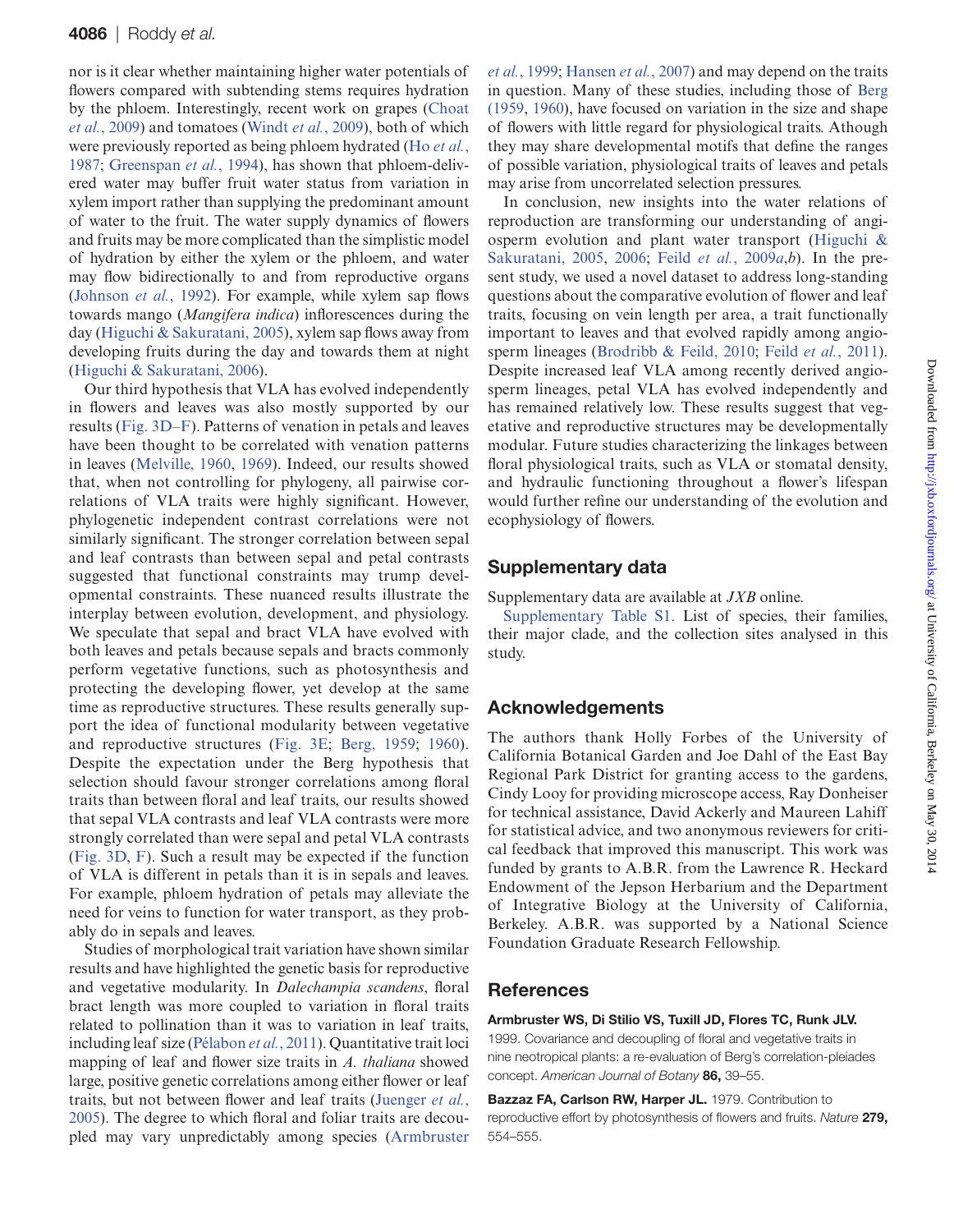<span id="page-6-6"></span>Bazzaz FA, Carlson RW. 1979. Photosynthetic contribution of flowers and seeds to reproductive effort of an annual colonizer. *New Phytologist* 82, 223–232.

<span id="page-6-5"></span>Bazzaz FA, Chiariello NR, Coley PD, Pitelka LF. 1987. Allocating resources to reproduction and defense. *BioScience* 37, 58–67.

<span id="page-6-23"></span>Bell CD, Soltis DE, Soltis PS. 2010. The age and diversification of the angiosperms re-revisited. *American Journal of Botany* 97, 1296–1303.

<span id="page-6-33"></span>**Berg RL.** 1959. A general evolutionary principle underlying the origin of developmental homeostasis. *American Naturalist* 93, 103–105.

<span id="page-6-34"></span>**Berg RL.** 1960. The ecological significance of correlation pleiades. *Evolution* 14, 171–180.

<span id="page-6-13"></span>Bertsch A. 1983. Nectar production of *Epilobium angustifolium* L. at different air humidities; nectar sugar in individual flowers and the optimal foraging theory. *Oecologia* 59, 40–48.

<span id="page-6-19"></span>Blanke MM, Lovatt CJ. 1993. Anatomy and transpiration of the avocado inflorescence. *Annals of Botany* 71, 543–547.

<span id="page-6-4"></span>Bond WJ, Midgley J. 1988. Allometry and sexual differences in leaf size. *American Naturalist* 131, 901–910.

<span id="page-6-1"></span>**Bowman JL.** 1997. Evolutionary conservation of angiosperm flower development at the molecular and genetic levels. *Journal of Biosciences* 22, 515–527.

<span id="page-6-26"></span>Boyce CK, Brodribb TJ, Feild TS, Zwieniecki MA. 2009. Angiosperm leaf vein evolution was physiologically and environmentally transformative. *Proceedings of the Royal Society B: Biological Sciences* 276, 1771–1776.

<span id="page-6-17"></span>Brodribb TJ, Feild TS, Jordan GJ. 2007. Leaf maximum photosynthetic rate and venation are linked by hydraulics. *Plant Physiology* 144, 1890–1898.

<span id="page-6-16"></span>Brodribb TJ, Feild TS. 2010. Leaf hydraulic evolution led a surge in leaf photosynthetic capacity during early angiosperm diversification. *Ecology Letters* 13, 175–183.

<span id="page-6-11"></span>Chapotin SM, Holbrook NM, Morse SR, Gutiérrez MV. 2003. Water relations of tropical dry forest flowers: pathways for water entry and the role of extracellular polysaccharides. *Plant, Cell & Environment* 26, 623–630.

<span id="page-6-30"></span>Choat B, Gambetta GA, Shackel KA, Matthews MA. 2009. Vascular function in grape berries across development and its relevance to apparent hydraulic isolation. *Plant Physiology* 151, 1677–1687.

<span id="page-6-29"></span>Dichio B, Remorini D, Lang S. 2002. Developmental changes in xylem functionality in kiwifruit fruit: implications for fruit calcium accumulation. *Acta Horticulturae* 610, 191–195.

<span id="page-6-2"></span>**Endress PK.** 2011. Evolutionary diversification of the flowers in angiosperms. *American Journal of Botany* 98, 370–396.

<span id="page-6-15"></span>Feild TS, Arens NC. 2007. The ecophysiology of early angiosperms. *Plant, Cell & Environment* 30, 291–309.

<span id="page-6-18"></span>Feild TS, Brodribb TJ, Iglesias A, et al. 2011. Fossil evidence for cretaceous escalation in angiosperm leaf vein evolution. *Proceedings of the National Academy of Sciences, USA* 108, 8363–8366.

<span id="page-6-25"></span>Feild TS, Brodribb TJ. 2013. Hydraulic tuning of vein cell microstructure in the evolution of angiosperm venation networks. *New Phytologist* doi: 10.1111/nph.12311 (in press).

<span id="page-6-12"></span>Feild TS, Chatelet DS, Brodribb TJ. 2009a. Ancestral xerophobia: a hypothesis on the whole plant ecophysiology of early angiosperms. *Geobiology* 7, 237–264.

<span id="page-6-14"></span>Feild TS, Chatelet DS, Brodribb TJ. 2009b. Giant flowers of southern Magnolia are hydrated by the xylem. *Plant Physiology* 150, 1587–1597.

<span id="page-6-24"></span>Felsenstein J. 1985. Phylogenies and the comparative method. *American Naturalist* 125, 1–15.

<span id="page-6-10"></span>Galen C. 2000. High and dry: Drought stress, sex-allocation tradeoffs, and selection on flower size in the alpine wildflower *Polemonium viscosum* (Polemoniaceae). *American Naturalist* 156, 72–83.

<span id="page-6-7"></span>Galen C, Dawson TE, Stanton ML. 1993. Carpels as leaves: meeting the carbon cost of reproduction in an alpine buttercup. *Oecologia* 95, 187–193.

<span id="page-6-8"></span>Galen C, Sherry RA, Carroll AB. 1999. Are flowers physiological sinks or faucets? Costs and correlates of water use by flowers of *Polemonium viscosum*. *Oecologia* 118, 461–470.

<span id="page-6-28"></span>Greenspan MD, Shackel KA, Matthews MA. 1994. Developmental changes in the diurnal water budget of the grape berry exposed to water deficits. *Plant, Cell & Environment* 17, 811–820.

<span id="page-6-36"></span>Hansen TF, Pélabon C, Armbruster WS. 2007. Comparing variational properties of homologous floral and vegetative characters in *Dalechampia scandens*: testing the Berg hypothesis. *Evolutionary Biology* 34, 86–98.

<span id="page-6-3"></span>Harris MS, Pannell JR. 2010. Canopy seed storage is associated with sexual dimorphism in the woody dioecious genus *Leucadendron*. *Journal of Ecology* 98, 509–515.

<span id="page-6-20"></span>Higuchi H, Sakuratani T. 2005. The sap flow in the peduncle of the mango (*Mangifera indica* L.) inflorescence as measured by the stem heat balance method. *Journal of the Japanese Society of Horticultural Science* 74, 109–114.

<span id="page-6-32"></span>Higuchi H, Sakuratani T. 2006. Water dynamics in mango (*Mangifera indica* L.) fruit during the young and mature fruit seasons as measured by the stem heat balance method. *Journal of the Japanese Society for Horticultural Science* 75, 11–19.

<span id="page-6-27"></span>Ho LC, Grange RI, Picken AJ. 1987. An analysis of the accumulation of water and dry matter in tomato fruit. *Plant, Cell & Environment* 10, 157–162.

<span id="page-6-0"></span>Hu S, Dilcher DL, Jarzen DM, Taylor DW. 2008. Early steps of angiosperm-pollinator coevolution. *Proceedings of the National Academy of Sciences, USA* 105, 240–245.

<span id="page-6-22"></span>Irish VF. 2009. Evolution of petal identity. *Journal of Experimental Botany* 60, 2517–2527.

<span id="page-6-31"></span>Johnson RW, Dixon MA, Lee DR. 1992. Water relations of the tomato during fruit growth. *Plant, Cell & Environment* 15, 947–953.

<span id="page-6-35"></span>Juenger T, Pérez-Pérez JM, Bernal S, Micol JL. 2005. Quantitative trait loci mapping of floral and leaf morphology traits in *Arabidopsis thaliana*: evidence for modular genetic architecture. *Evolution & Development* 7, 259–271.

<span id="page-6-9"></span>Lambrecht SC, Dawson TE. 2007. Correlated variation of floral and leaf traits along a moisture availability gradient. *Oecologia* 151, 574–583.

<span id="page-6-21"></span>Lambrecht SC, Santiago LS, Devan CM, Cervera JC, Stripe CM, Buckingham LA, Pasquini SC. 2011. Plant water status and hydraulic conductance during flowering in the southern California coastal sage shrub *Salvia mellifera* (Lamiaceae). *American Journal of Botany* 98, 1286–1292.